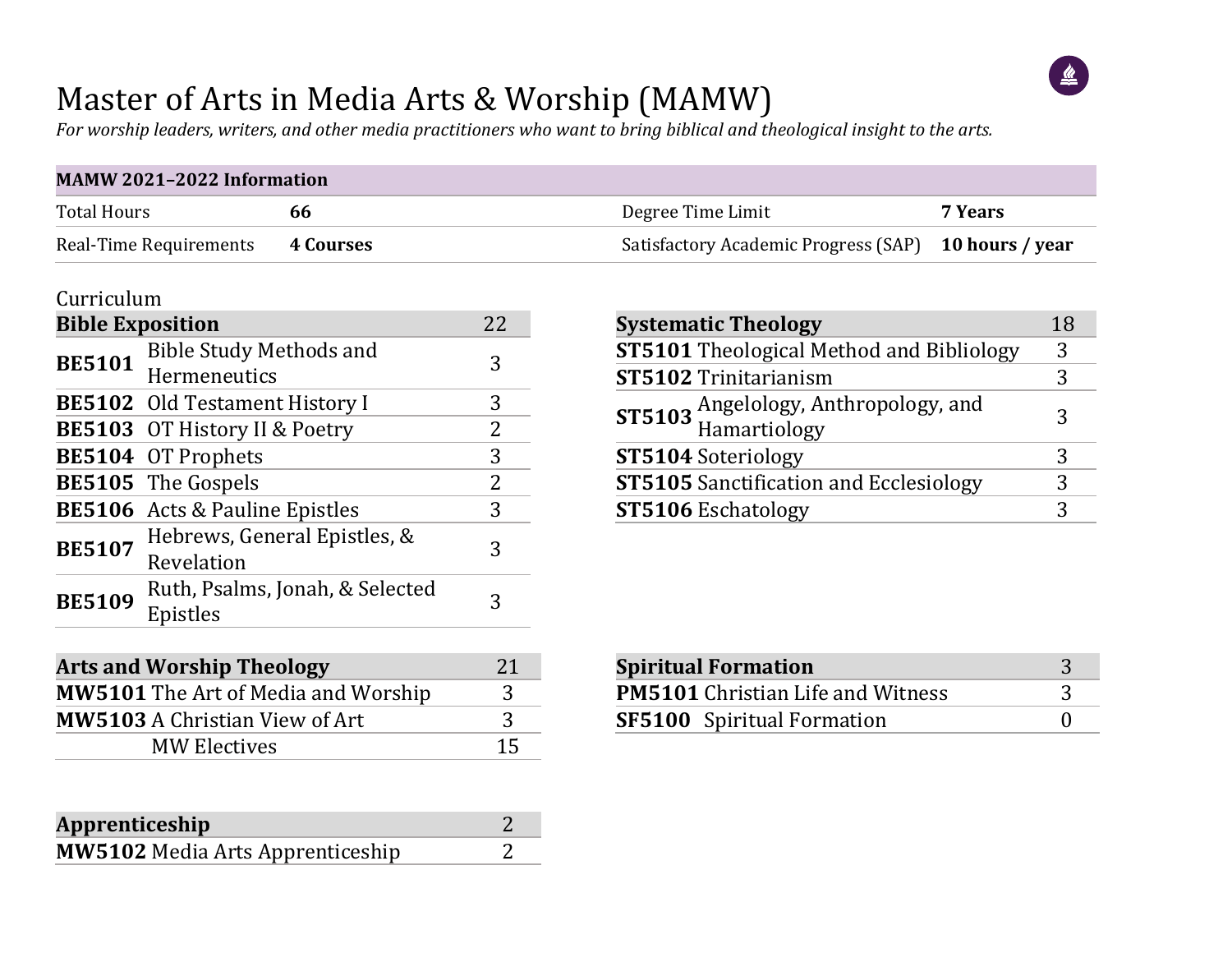

### DALLAS THEOLOGICAL SEMINARY

Degree Plan: MAMW 2-year Plan (2021-2022)

|                | Fall          |                                         | $\Delta$       | $\Box$ |               | Spring                             | $\Delta$       | 므 |               | Summer                              | $\Delta$ | $\square$ |
|----------------|---------------|-----------------------------------------|----------------|--------|---------------|------------------------------------|----------------|---|---------------|-------------------------------------|----------|-----------|
| Year           | <b>BE5101</b> | <b>Bible Study Methods</b>              | 3              |        | <b>BE5102</b> | <b>OT History I</b>                | 3              |   | <b>PM5101</b> | <b>Christian Life &amp; Witness</b> | 3        |           |
|                | ST5101        | <b>Theological Method</b>               | 3              |        | <b>BE5105</b> | The Gospels                        | $\overline{2}$ |   | ST5104        | Soteriology                         | 3        |           |
|                | MW5101        | The Art of Media & Worship              | 3              |        | MW5103        | A Christian View of Art            | 3              |   |               |                                     |          |           |
|                |               | <b>MW Elective</b>                      | 3              |        | ST5102        | Trinitarianism                     | 3              |   |               |                                     |          |           |
|                | SF5100-1      | <b>Spiritual Formation</b>              |                |        |               | <b>MW Elective</b>                 | 3              |   |               |                                     |          |           |
|                |               |                                         |                |        | SF5100-2      | <b>Spiritual Formation</b>         |                |   |               |                                     |          |           |
|                |               |                                         |                |        |               |                                    |                |   |               |                                     |          |           |
|                |               |                                         |                |        |               |                                    |                |   |               |                                     |          |           |
|                |               | Total                                   | 12             |        |               | Total                              | 14             |   |               | Total                               | 6        |           |
| Year           | <b>BE5103</b> | OT History II & Poetry                  | $\overline{2}$ |        | <b>BE5106</b> | <b>Acts &amp; Pauline Epistles</b> | 3              |   |               | <b>MW Elective</b>                  | 3        |           |
| $\overline{2}$ | <b>BE5104</b> | <b>OT Prophets</b>                      | 3              |        | <b>BE5107</b> | Gen. Epistles & Revelation         | 3              |   | <b>BE5109</b> | Selected OT and NT books            | 3        |           |
|                |               | <b>MW Elective</b>                      | 3              |        | MW5102        | Media Arts Apprenticeship          | $\overline{2}$ |   |               |                                     |          |           |
|                | ST5103        | Humanity & Sin                          | 3              |        | ST5106        | Eschatology                        | 3              |   |               |                                     |          |           |
|                | ST5105        | <b>Sanctification &amp;Ecclesiology</b> | $\overline{3}$ |        |               | <b>MW Elective</b>                 | 3              |   |               |                                     |          |           |
|                | SF5100-3      | <b>Spiritual Formation</b>              |                |        | SF5100-4      | <b>Spiritual Formation</b>         |                |   |               |                                     |          |           |
|                |               |                                         |                |        |               |                                    |                |   |               |                                     |          |           |
|                |               |                                         |                |        |               |                                    |                |   |               |                                     |          |           |
|                |               | Total                                   | 14             |        |               | Total                              | 14             |   |               | Total                               | 6        |           |
| Year           |               |                                         |                |        |               |                                    |                |   |               |                                     |          |           |
| 3              |               |                                         |                |        |               |                                    |                |   |               |                                     |          |           |
|                |               |                                         |                |        |               |                                    |                |   |               |                                     |          |           |
|                |               |                                         |                |        |               |                                    |                |   |               |                                     |          |           |
|                |               |                                         |                |        |               |                                    |                |   |               |                                     |          |           |
|                |               | Total                                   |                |        |               | Total                              |                |   |               | Total                               |          |           |

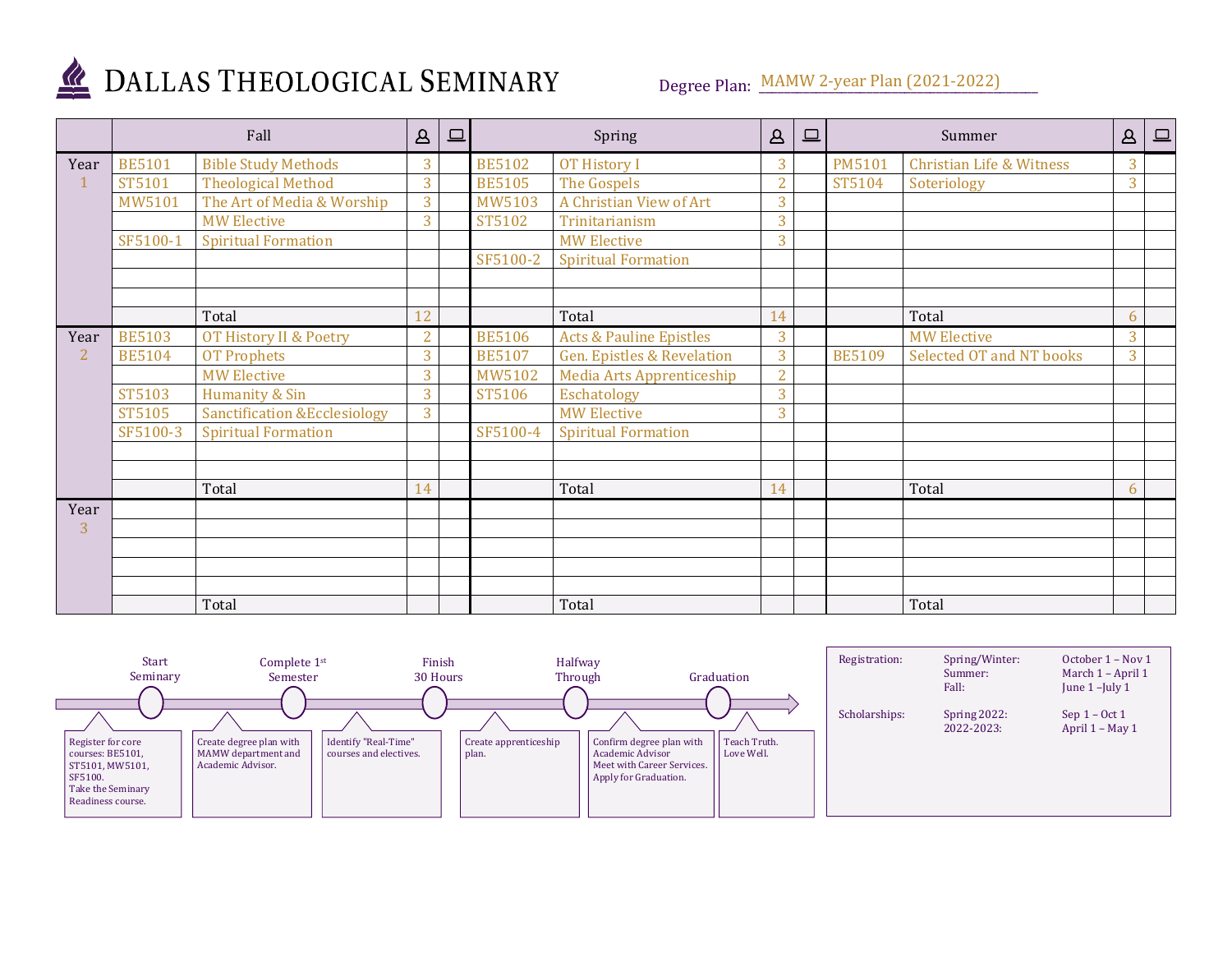![](_page_2_Picture_0.jpeg)

## DALLAS THEOLOGICAL SEMINARY

#### Degree Plan: MAMW 3-year Plan (2021-2022)

|      | Fall          |                                          | $\Delta$       | $\qquad \qquad \Box$ |               | Spring                                | $\Delta$ | <u>ب</u>       |               | Summer                              |  | $\square$      |
|------|---------------|------------------------------------------|----------------|----------------------|---------------|---------------------------------------|----------|----------------|---------------|-------------------------------------|--|----------------|
| Year | <b>BE5101</b> | <b>Bible Study Methods</b>               | 3              |                      | <b>BE5102</b> | <b>OT History I</b>                   | 3        |                | <b>BE5103</b> | OT History II & Poetry              |  | $\overline{2}$ |
|      | MW5101        | Art of Media & Worship                   | 3              |                      | ST5102        | Trinitarianism                        |          | $\overline{3}$ | <b>PM5101</b> | <b>Christian Life &amp; Witness</b> |  | 3              |
|      | ST5101        | <b>Theological Method</b>                | 3              |                      | MW5103        | A Christian View of Art               | 3        |                |               |                                     |  |                |
|      | SF5100-1      | <b>Spiritual Formation</b>               |                |                      | SF5100-2      | <b>Spiritual Formation</b>            |          |                |               |                                     |  |                |
|      |               |                                          |                |                      |               |                                       |          |                |               |                                     |  |                |
|      |               |                                          |                |                      |               |                                       |          |                |               |                                     |  |                |
|      |               |                                          |                |                      |               |                                       |          |                |               |                                     |  |                |
|      |               | Total                                    | 9              |                      |               | Total                                 | 9        |                |               | Total                               |  | 5              |
| Year | ST5103        | Humanity & Sin                           | 3              |                      | ST5104        | Soteriology                           | 3        |                | <b>BE5105</b> | The Gospels                         |  | $\overline{2}$ |
| 2    | <b>BE5104</b> | <b>OT Prophets</b>                       | 3              |                      |               | <b>MW Elective</b>                    | 3        |                | <b>BE5109</b> | Selected OT and NT books            |  | 3              |
|      |               | <b>MW Elective</b>                       | 3              |                      |               | <b>MW Elective</b>                    | 3        |                |               |                                     |  |                |
|      | SF5100-3      | <b>Spiritual Formation</b>               |                |                      | SF5100-4      | <b>Spiritual Formation</b>            |          |                |               |                                     |  |                |
|      |               |                                          |                |                      |               |                                       |          |                |               |                                     |  |                |
|      |               |                                          |                |                      |               |                                       |          |                |               |                                     |  |                |
|      |               |                                          |                |                      |               |                                       |          |                |               |                                     |  |                |
|      |               | Total                                    | 9              |                      |               | Total                                 | 9        |                |               | Total                               |  | 5              |
| Year | <b>BE5106</b> | <b>Acts &amp; Pauline Epistles</b>       | 3              |                      | <b>BE5107</b> | <b>Gen. Epistles &amp; Revelation</b> | 3        |                |               |                                     |  |                |
| 3    | ST5105        | <b>Sanctification &amp; Ecclesiology</b> | 3              |                      | ST5106        | Eschatology                           | 3        |                |               |                                     |  |                |
|      | MW5102        | Media Arts Apprenticeship                | $\overline{2}$ |                      |               | <b>MW Elective</b>                    | 3        |                |               |                                     |  |                |
|      |               | <b>MW Elective</b>                       | 3              |                      |               |                                       |          |                |               |                                     |  |                |
|      |               |                                          |                |                      |               |                                       |          |                |               |                                     |  |                |
|      |               |                                          |                |                      |               |                                       |          |                |               |                                     |  |                |
|      |               | Total                                    | 11             |                      |               | Total                                 | 9        |                |               | Total                               |  |                |

![](_page_2_Figure_4.jpeg)